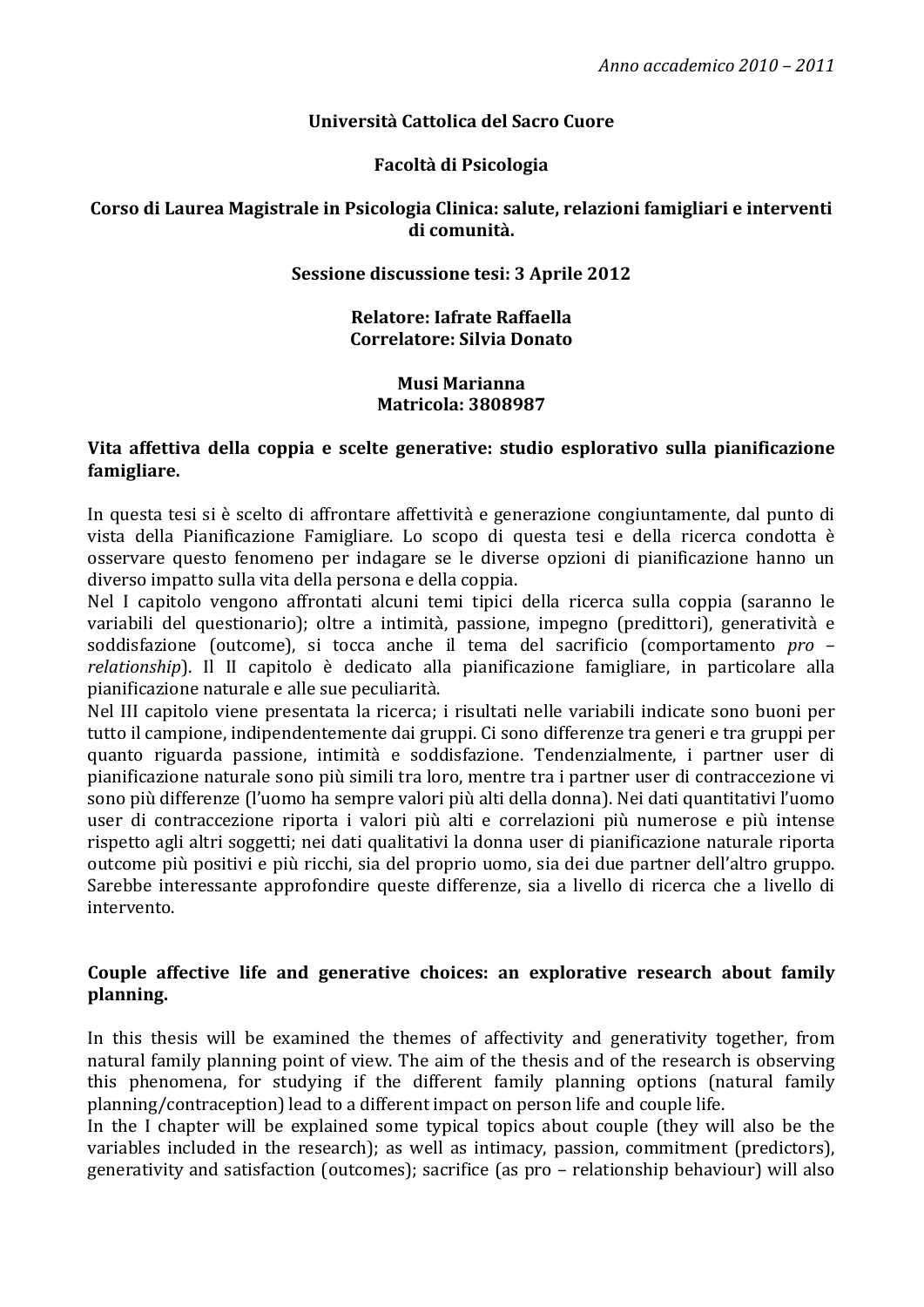be enlightened. The II chapter is about family planning, in particular natural family planning (NFP) is treated, with its own characteristics.

The research is explained in the III chapter. For all variables the answer rate is high, groups independently. Despite that, there are significative differences between genders and groups about passion, intimacy and satisfaction. Tendentially, man and woman NFP users are more similar than partners contraception users; contraception user man makes more positive results in quantitative data, more correlation between variables and more intense, in comparison to his woman and to NFP users. However, from the quantitative point of view, the woman NFP user has more positive and richer outcomes in comparison to her partner and to the other group subjects.

It could be interesting deepening these differences, as regards research and intervention.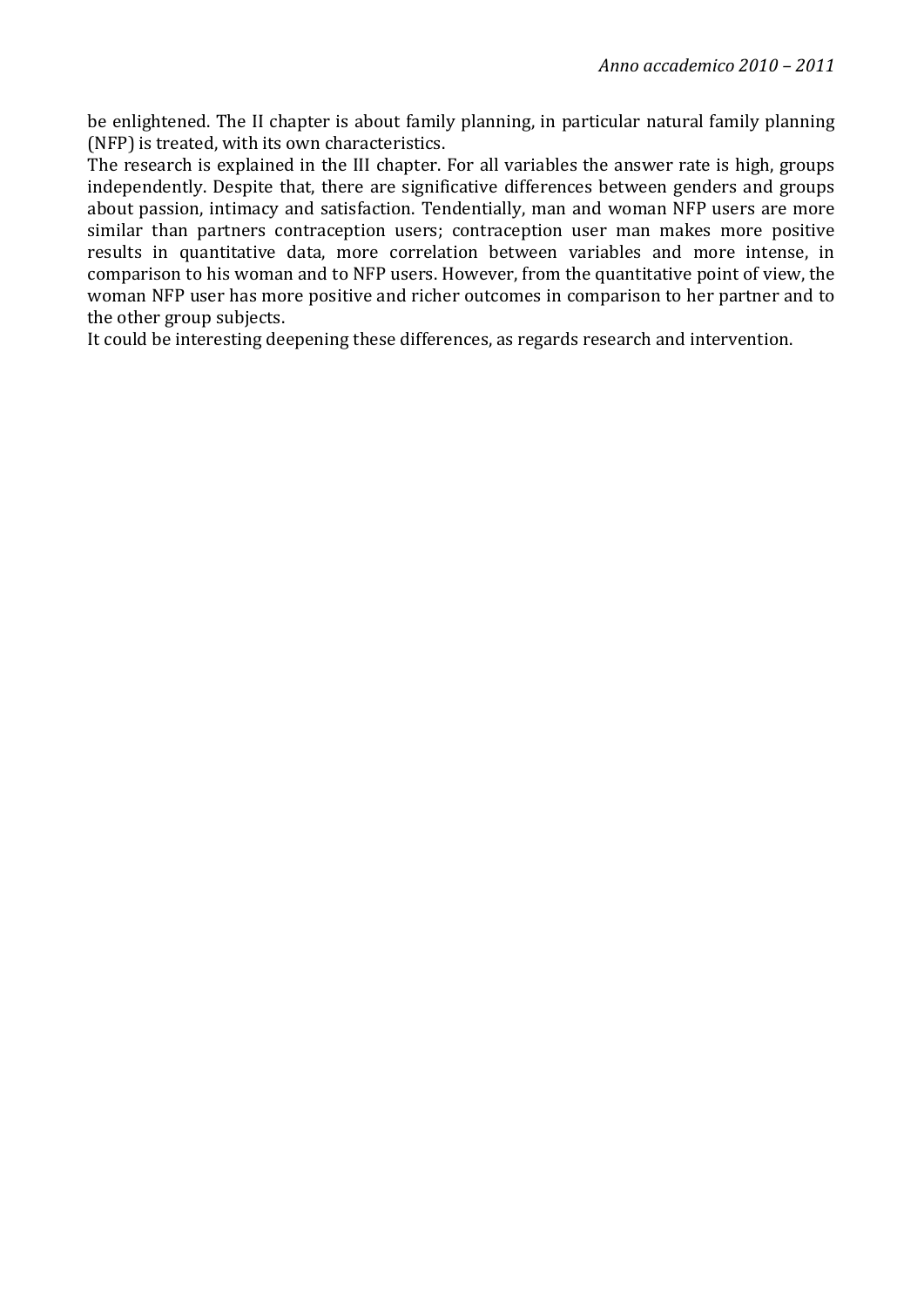# Indice

| <b>INTRODUZIONE</b>                                                    | 5  |
|------------------------------------------------------------------------|----|
| 1. IL LEGAME CONIUGALE                                                 | 8  |
| 1.1. PREMESSA                                                          | 8  |
| 1.2. LA GENERATIVITÀ NELL'ADULTO.                                      | 10 |
| 1.2.1. LA GENERATIVITÀ DELLA COPPIA: "INCIPIT VITA NOVA"?              | 11 |
| 1.2.2. GENERARE ED ESSERE GENITORI                                     | 15 |
| 1.2.3. AFFETTIVO ED ETICO                                              | 16 |
| 1.3. IL PATTO CONIUGALE                                                | 17 |
| 1.4. LA FAMIGLIA D'ELEZIONE: ALCUNE DIMENSIONI DELLA COPPIA.           | 21 |
| 1.4.1 SODDISFAZIONE RELAZIONALE.                                       | 22 |
| 1.4.2 LA TRIANGULAR THEORY OF LOVE DI STERNBERG.                       | 25 |
| 1.4.3 INTIMITÀ.                                                        | 26 |
| 1.4.4 INTIMITÀ, SESSUALITÀ E SODDISFAZIONE SESSUALE.                   | 27 |
| 1.4.5 PASSIONE.                                                        | 29 |
| 1.4.6 COMMITMENT.                                                      | 31 |
| 1.4.7 SACRIFICIO.                                                      | 33 |
| 1.5 IL CORPO: PRESENZA E DONO.                                         | 36 |
| 1.6. CONCLUSIONE                                                       | 37 |
| 2.LA PIANIFICAZIONE FAMIGLIARE NATURALE                                | 40 |
| 2.1. INTRODUZIONE.                                                     | 40 |
| 2.2. ALCUNI NUMERI SULLA CONTRACCEZIONE IN ITALIA.                     | 41 |
| 2.3. I DIVERSI METODI NATURALI                                         | 43 |
| 2.3.1. A PROPOSITO DI EFFICACIA                                        | 48 |
| 2.4. LA RICERCA SULLA PIANIFICAZIONE NATURALE: STATO DELL'ARTE.        | 49 |
| 2.4.1. IN LETTERATURA                                                  | 49 |
| 2.4.2. CONTRACCEZIONE, METODI NATURALI E RELAZIONE DI COPPIA.          | 52 |
| 2.4.2.1 MARSHALL & ROWE: ASTINENZA E RELAZIONE DI COPPIA.              | 52 |
| 2.4.2.2. BURGER: CHI PUÒ USARE IL METODO NATURALE?                     | 53 |
| 2.4.2.3. KLANN, HAHLWEG & HANK: SCELTA E STILE DI VITA.                | 55 |
| 2.4.2.3. BOYS: COMUNICAZIONE E IMPEGNO                                 | 56 |
| 2.4.2.4. FEHRING, LAWRENCE E SAUVAGE. BENESSERE DEL SÉ E DELLA COPPIA. | 57 |
| 2.4.2.5. VANDE VUSSE ET AL.: DINAMICHE DI COPPIA - 40 ANNI DOPO.       | 57 |
| 2.4.3 TRE TEMI SALIENTI                                                | 59 |
| 2.4.3.1. MOTIVAZIONE E ACCETTABILITÀ.                                  | 59 |
| 2.4.3.2. ASPETTI ETICO - RELIGIOSI.                                    | 63 |
|                                                                        | 3  |